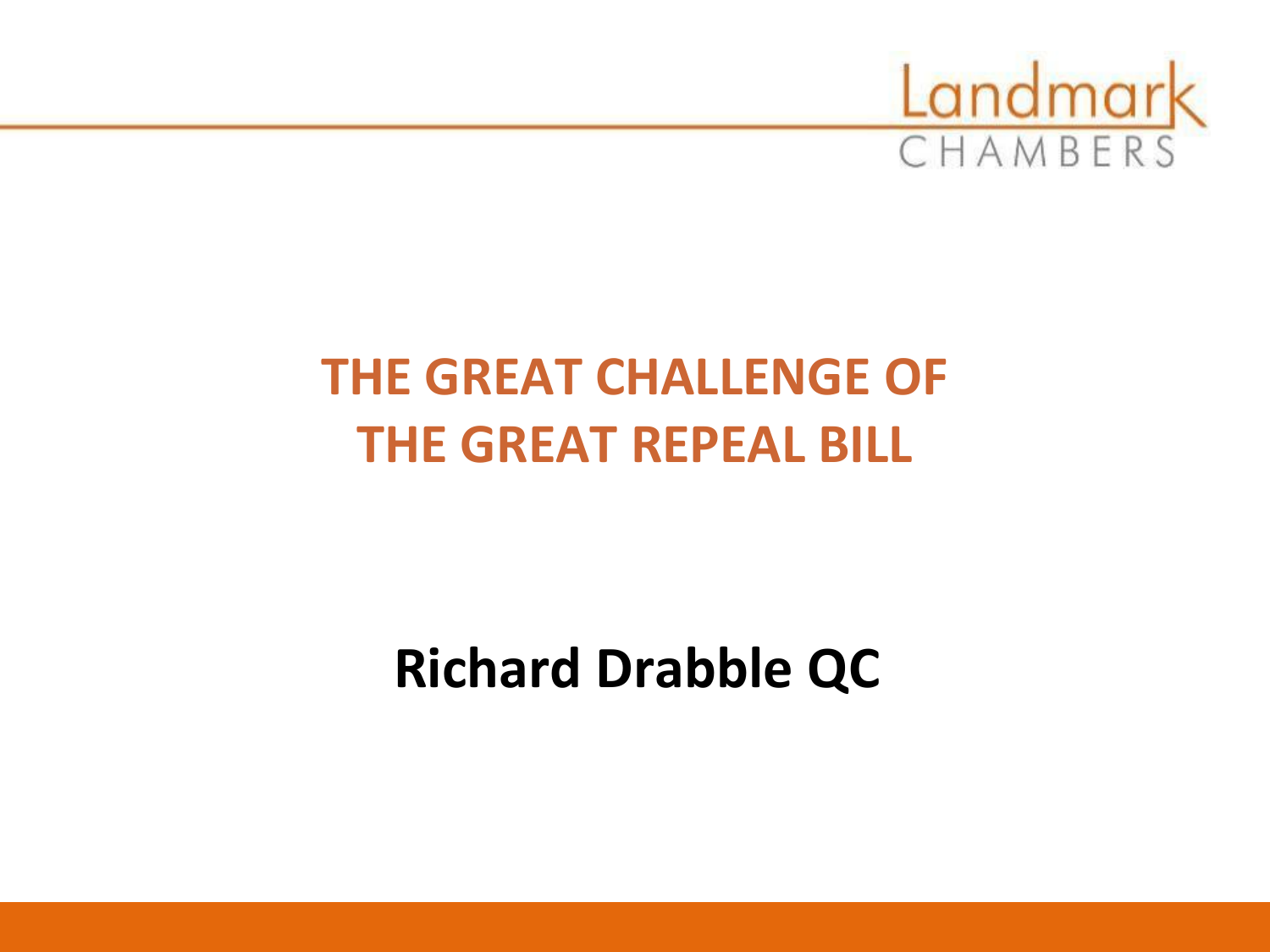## **THE OBJECTIVE**

- "Its working title notwithstanding, the "Great Repeal Bill" may not in fact repeal much EU law. The Government's intention….is that the Bill will preserve EU law where it stands at the moment before we leave the EU. In effect a snapshot will be taken..and transformed into domestic law."
- "The purpose of doing so is to provide legal certainty: the Government's intention is that, wherever practical and appropriate, the same laws will apply in the UK the day after Brexit as before it."

House of Lords Select Cttee on the Constitution HL Paper 123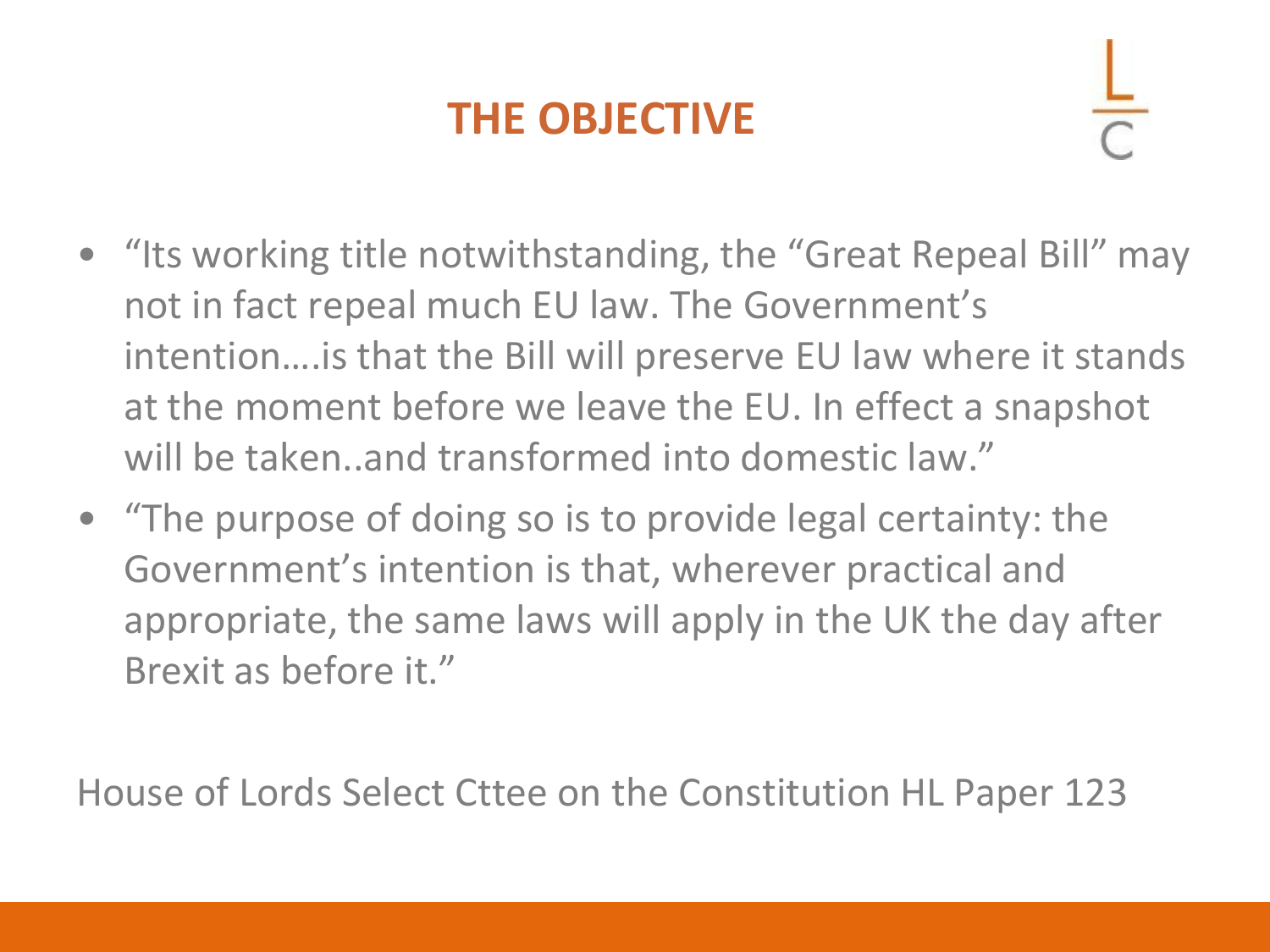### **NOT THE ONLY BILL**



There will be areas where there is a need for major substantive provision to be in place before Brexit.

In order to allow votes "on substantive policy choices….we expect to bring forward separate legislation in areas such as customs and immigration." HC Deb 2.2.17 col 1217

Press reports this week indicated pressure for bills covering immigration, trade and customs regimes, fisheries, data protection, sanctions, EU migrant benefits, nuclear safeguards, emissions trading, and the transfer of spending from EU funds to UK departments.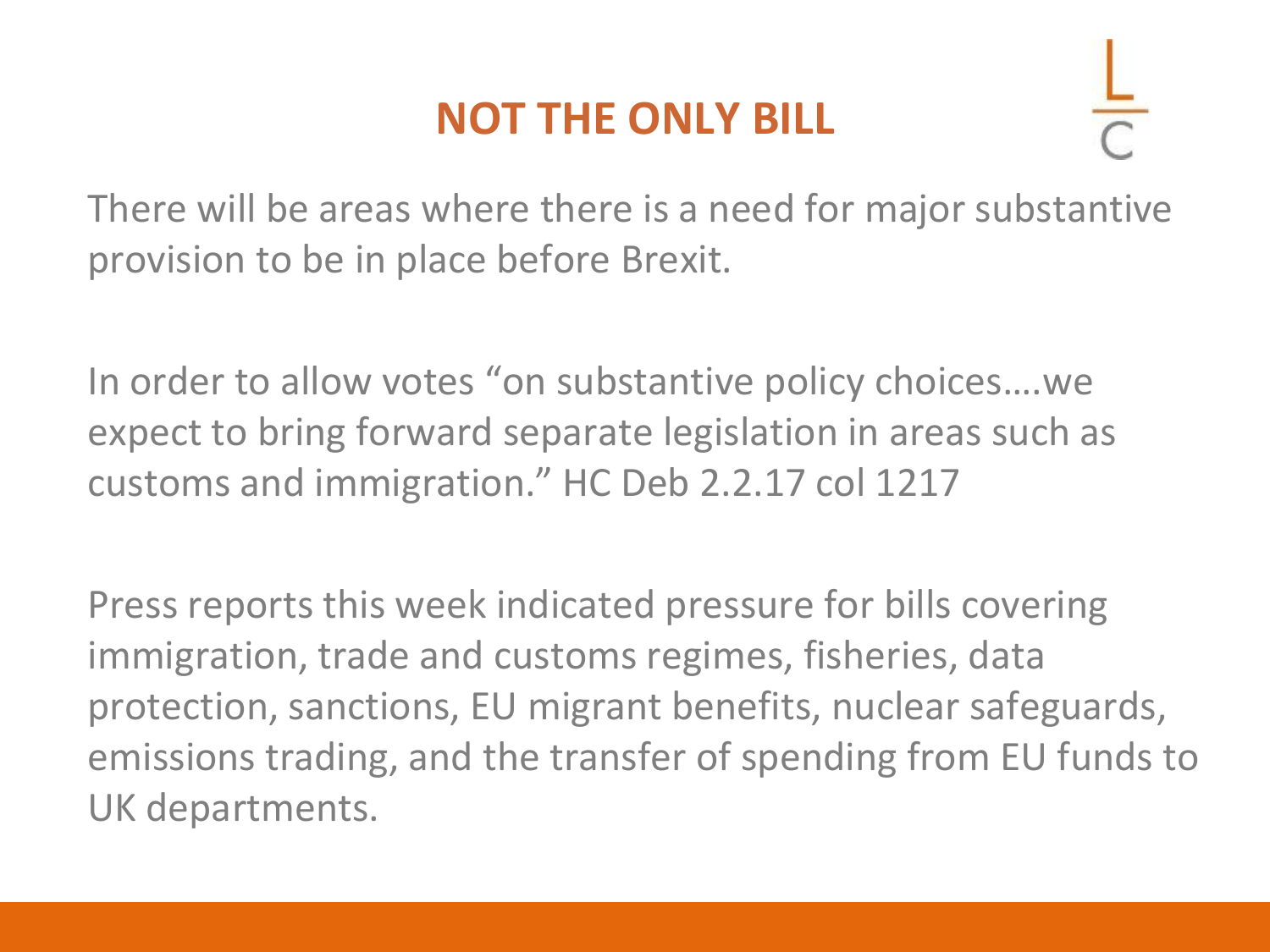### **CHALLENGE OF THE TIMETABLE**

- Same press report (Times) recorded desire to reduce this "wish list". But the issues have to be dealt with somehow – within the fixed two year timetable.
- This is related to another aspect of the challenge the "moving target" as negotiations and policy imperatives progress.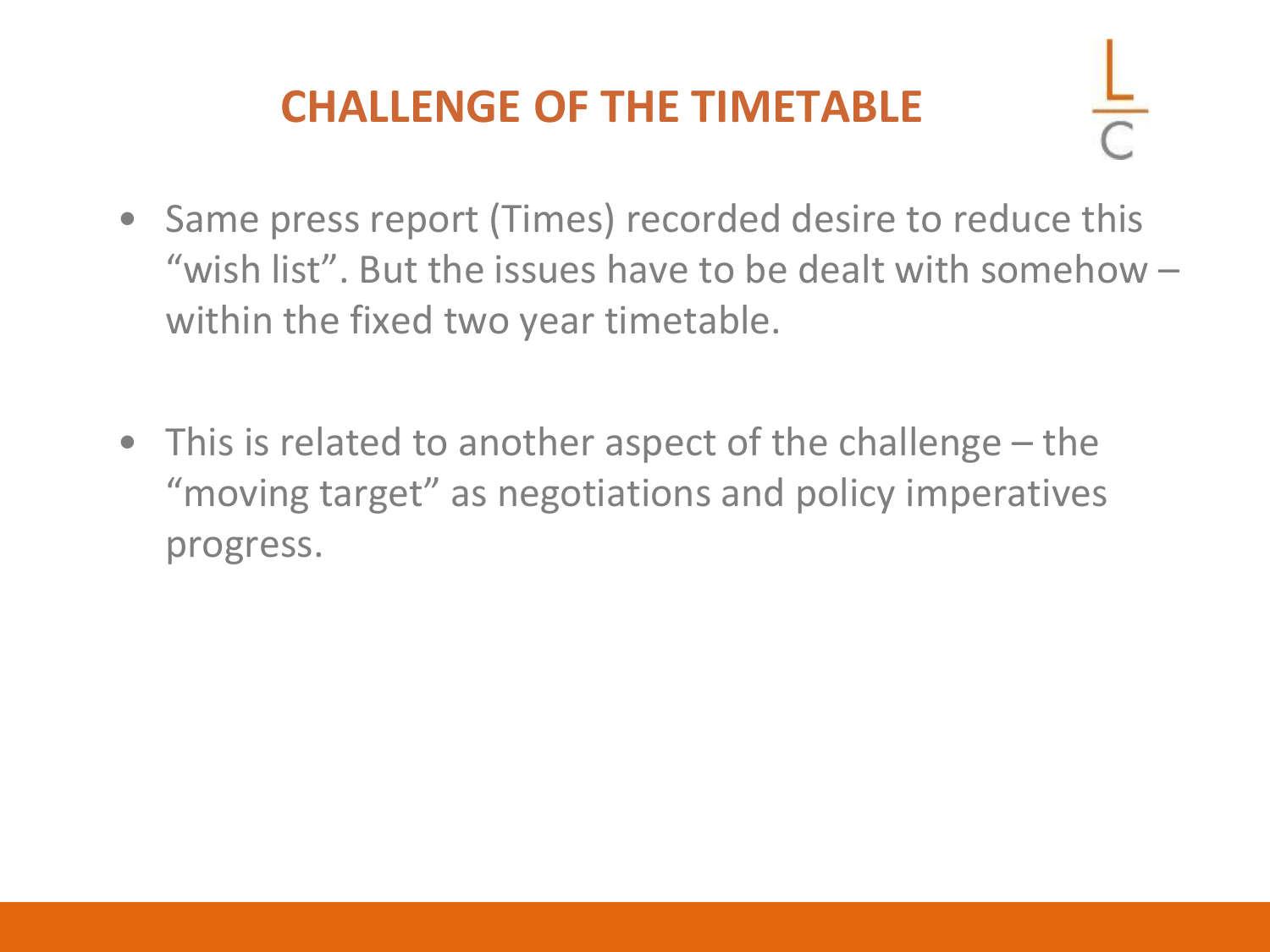# **PRINCIPAL ISSUES FOR THE GREAT REPEAL BILL**

- EU Law part of domestic law in a variety of ways
- Regulations are "directly applicable" by reason of s2 ECA
- Some Directives "directly effective"
- Others transposed under ECA powers alone
- Other provisions of EU law reflected either in primary legislation or in subordinate legislation made under non ECA powers
- Obviously, repeal of ECA has a differential effect on these categories.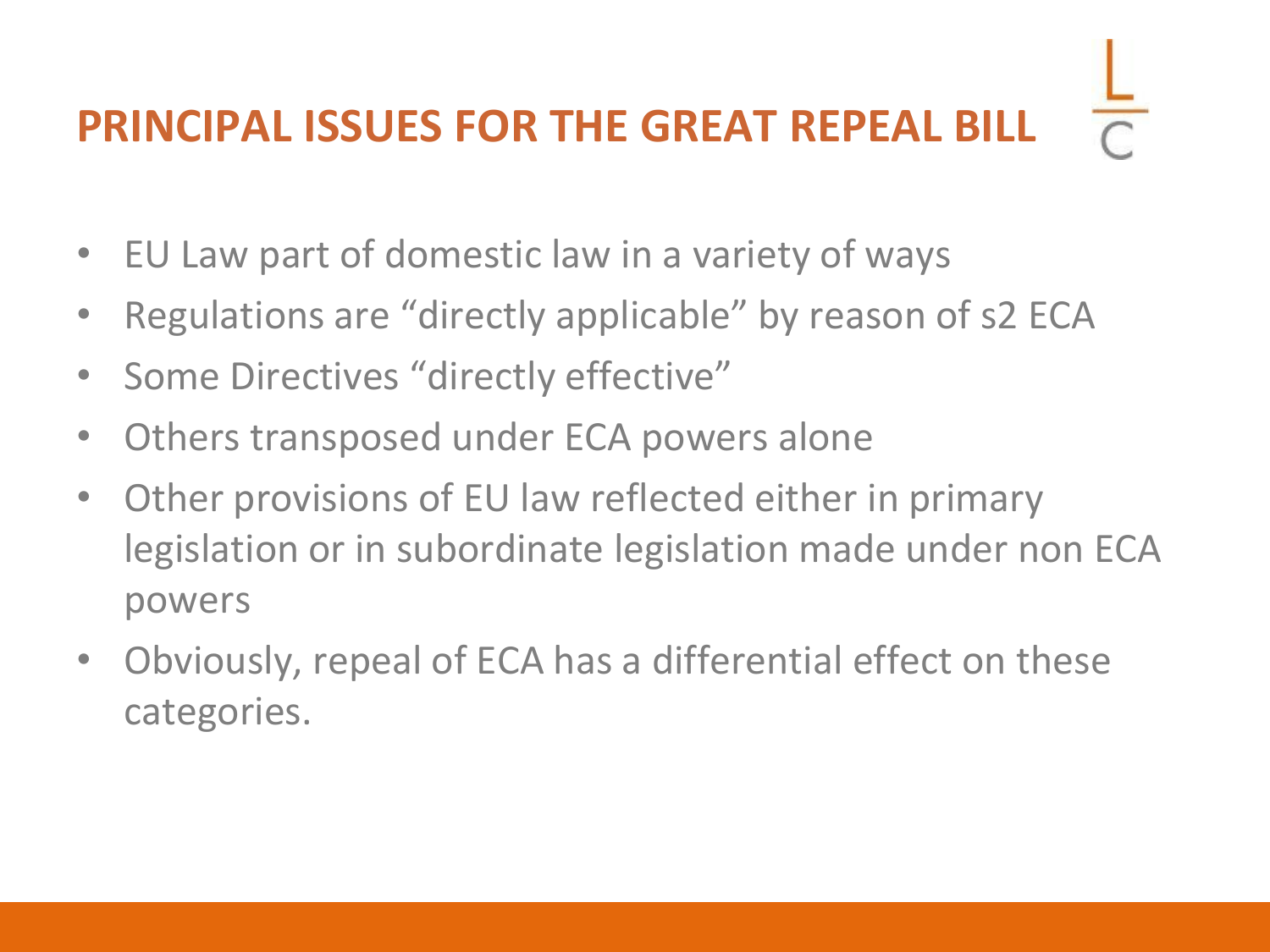#### **TWO DISTINCT PHASES**



• The initial preservation of EU law by converting it into UK law

• A longer terms process which will determine the extent to which (what was) EU law remains part of UK law.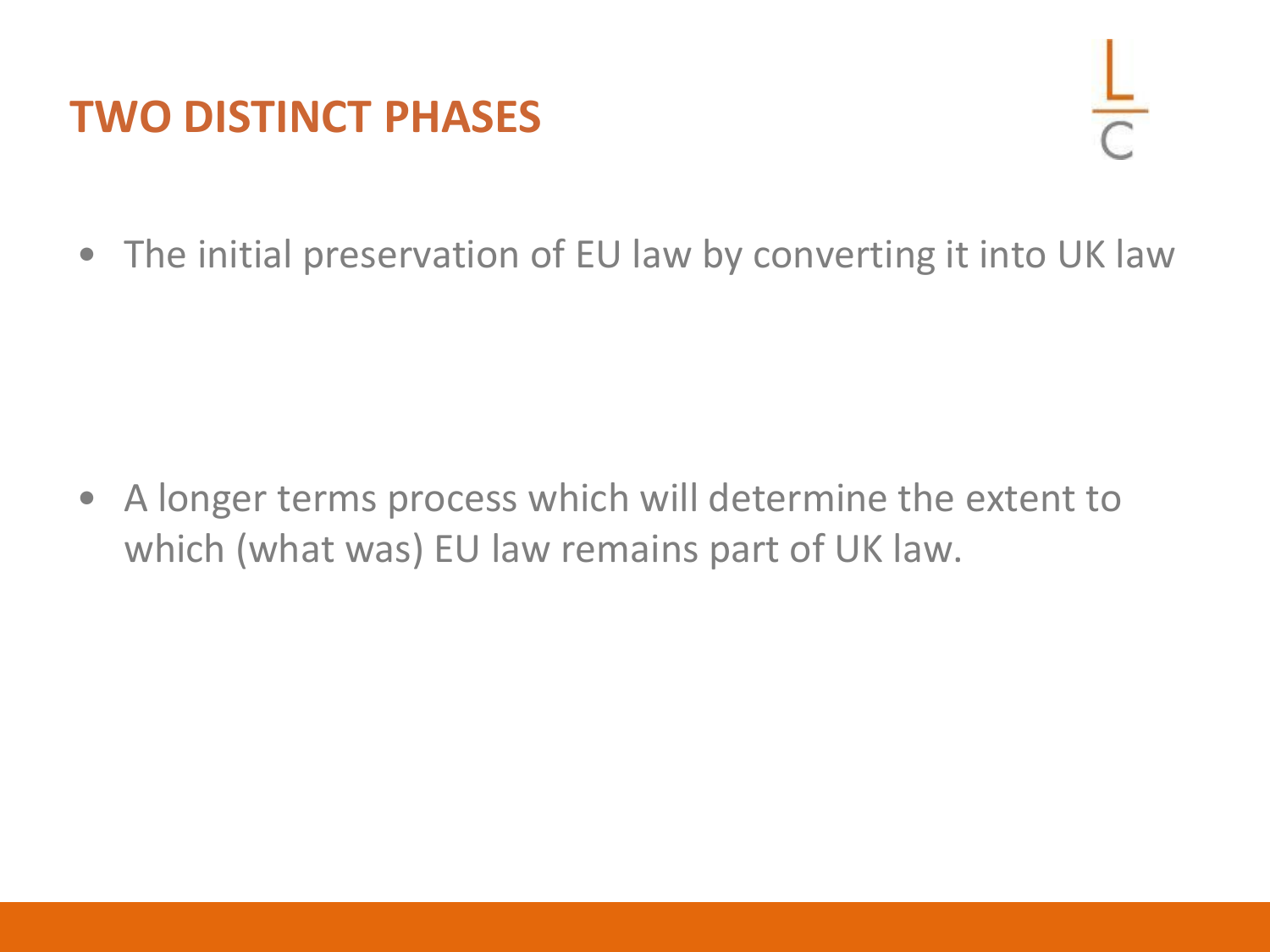## **CONSTITUTIONAL IMPLICATIONS – HENRY VIII CLAUSES**

• Inevitable that first phase will involve extensive use of Henry VIII clauses.

"The 'Great Repeal Bill' is thus likely to involve a massive transfer of legislative competence from Parliament to Government. This raises constitutional concerns of a fundamental nature concerning as it does the appropriate balance of power between the legislature and the executive."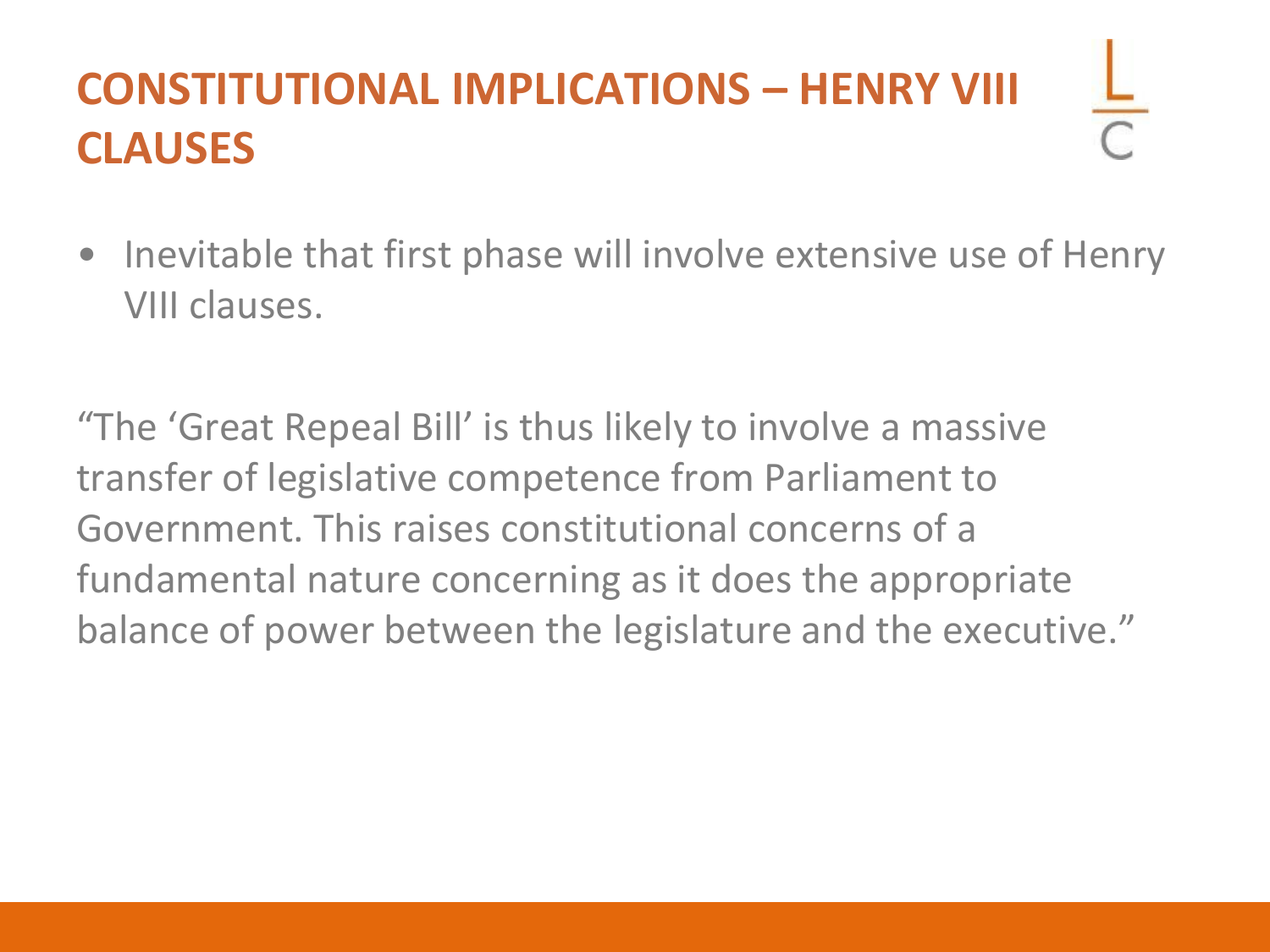"Parliament must consider how best to limit and to exercise oversight of the Government's use of these extensive delegated powers. In addition, it is important that both parties recognise that the 'Great Repeal Bill' will be an exceptional piece of legislation, necessitated by the extraordinary circumstances of Brexit: while the Government may make a case for a wide array of discretionary powers, this should in no way be taken as a precedent…."

HoL Select Cttee HL Paper 123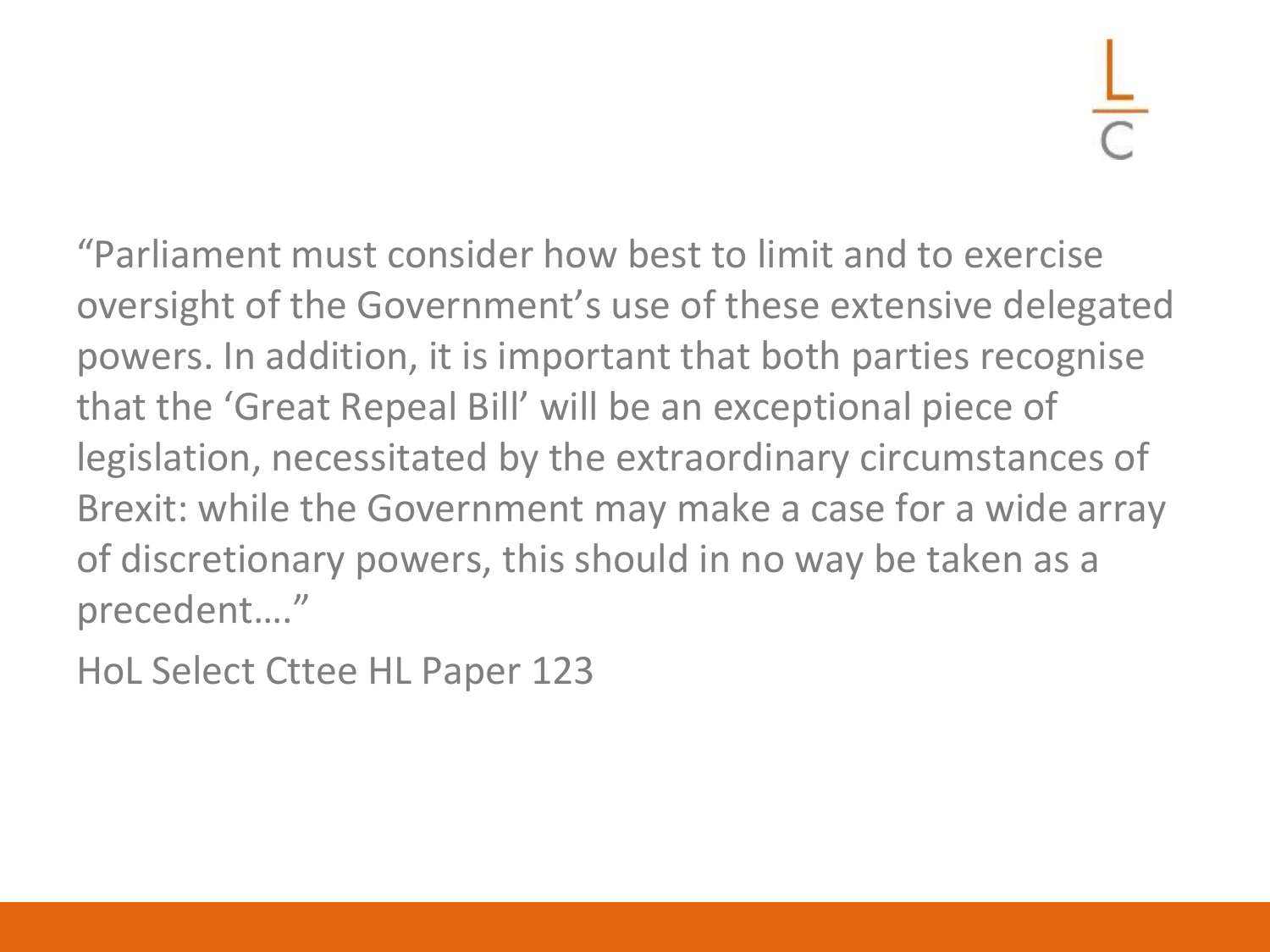## **SUGGESTED SAFEGUARDS**

Committee suggest a general provision on the face of the Bill to the effect that the delegated powers granted by the Bill be used only:-

- So far as necessary to adapt the body of EU law to fit the UK's domestic legal framework; and
- So far as necessary to implement the result of the UK's negotiations with the EU.